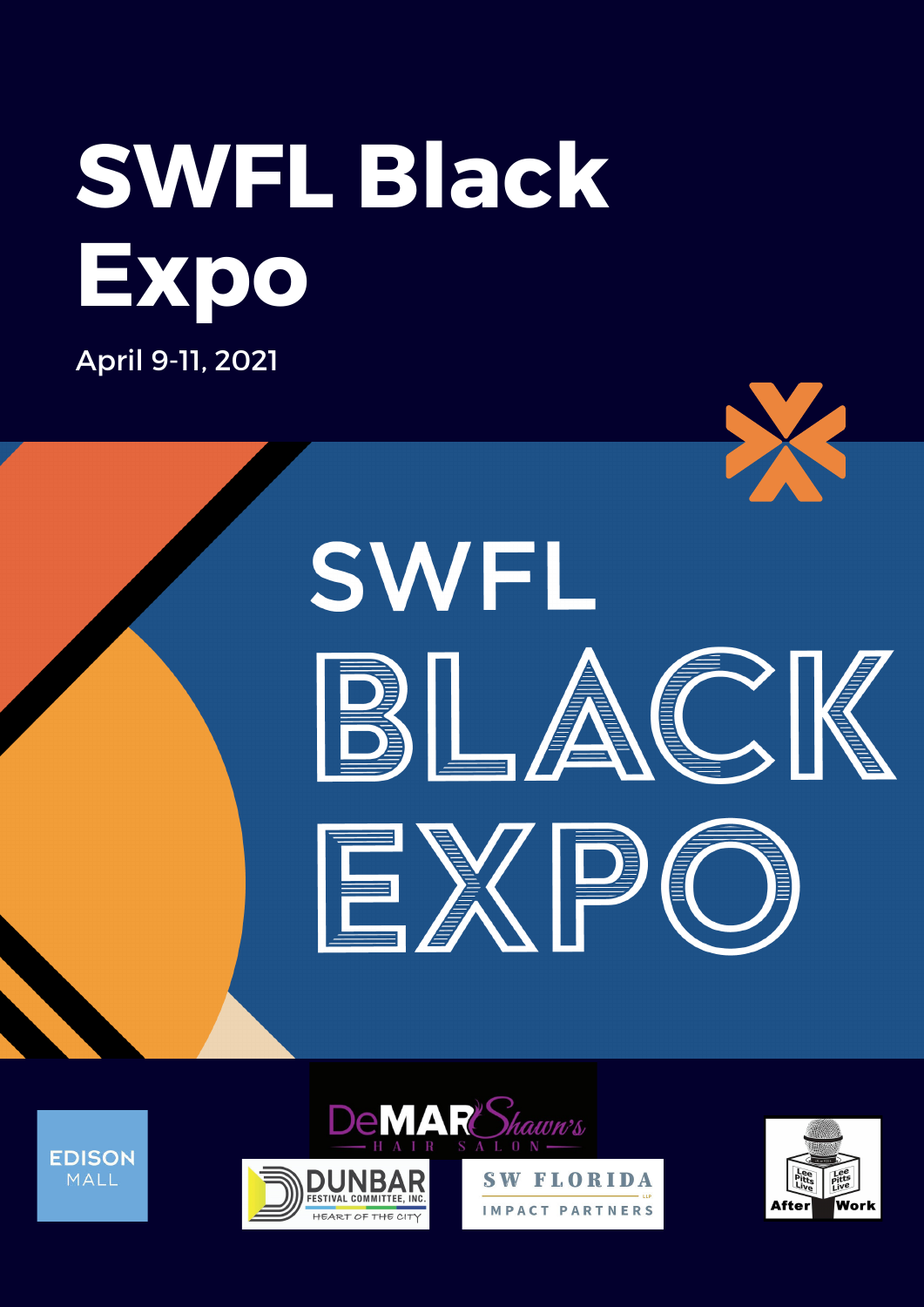

## **ABOUT US**

### **SWFL BLACK EXPO**

Edison Mall, in partnership with De' Marshawn's Beauty Salon & Makeup, the Dunbar Festival Committee, and SWFL Impact Partners will host the inaugural "SWFL Black Expo" targeting black owned businesses of all types in the SWFL area April 9, 10 and 11, 2021. A portion of the proceeds from this signature event will go to fund and expand local black owned 501c3 nonprofits in the area.

Edison Mall, as a goodwill ambassador is focusing on providing a safe, diverse, family-oriented center that is culturally and economically impactful for our SWFL community.

### **OUR STORY**

Fort Myers was named the fastest growing city in America according to WalletHub.com. We are inviting vendors to come out and showcase their businesses and network with other local business owners. We are inviting the community to experience the history, taste the heritage of and enjoy the sounds and aromas of the black culture.

There will be educational seminars, workshops and speakers that delve deep in the black community. There will also be a designated kid zone, entertainment and more!

### **OUR TEAM**

Altemia Diggs Brad Lunn General Manager, Edison Mall

Owner, De' Marshawn's Beauty Salon & Makeup

### Lee Ford

Co-Manager, SWFL Impact Partners

### Angeli Chin

Marketing Director, Edison Mall Martin Byrd President, Dunbar Festival **Committee** 

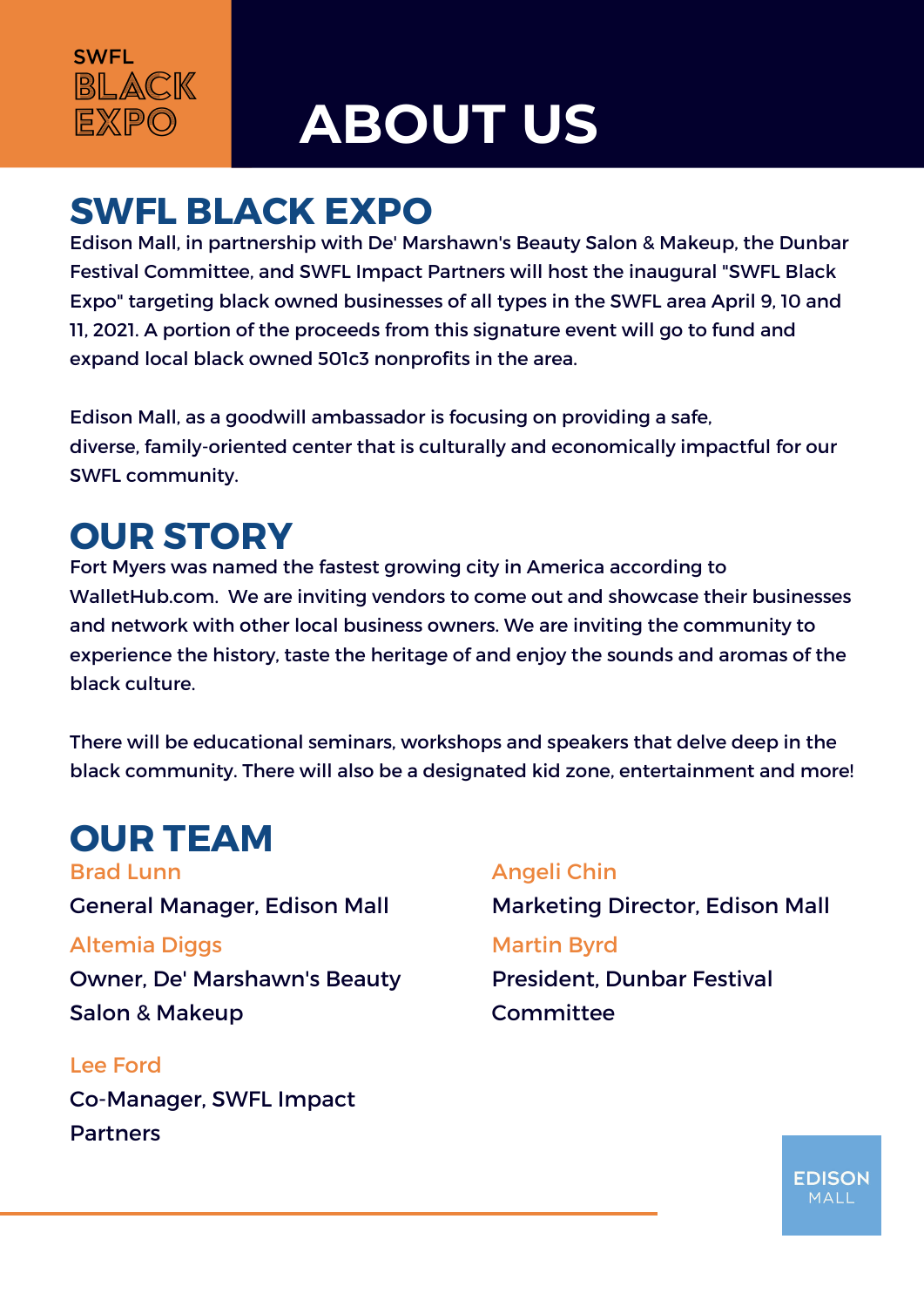### **SWFL** BLACK **EXPO**

# **EVENT DETAILS**

**EDISON** MALL

### **PROPOSED CALENDAR OF EVENTS**

### **Friday, April 9, 2021**

- Opening Remarks
- Lee Pitts Live onsite
- 11 am to 5 pm Vendor events
- 12 pm to 1:30 pm 2-4 workshops/seminars/speakers 90 minute
- 2 pm to 3:30 pm 2-4 workshops/seminars/speakers 90 minute
- 4 pm to 5:30 pm 2-4 workshops/seminars/speakers 90 minute
- 7 pm to 10 pm Networking Reception

#### **Saturday, April 10, 2021**

- Lee Pitts Live onsite
- 11 am to 7 pm Vendor events
- 11:30 am to 1 pm 2-4 workshops/seminars/speakers 90 minute
- 1:30 pm to 3 pm 2-4 workshops/seminars/speakers 90 minute
- 3:30 pm to 5 pm 2-4 workshops/seminars/speakers 90 minute
- 5:30 pm to 7 pm 2-4 workshops/seminars/speakers 90 minute

#### **Sunday, April 11, 2021**

- Lee Pitts Live onsite
- 10 am Gospel Explosion Outside
- 11 am to 6 pm Vendor events
- 12 pm to 1:30 pm 2-3 workshops/seminars/speakers 90 minute
- 2 pm to 3:30 pm 2-3 workshops/seminars/speakers 90 minute
- 4 pm to 5:30 pm 2-3 workshops/seminars/speakers 90 minute
- 5:30 pm Closing Remarks

Please note, times and details subject to change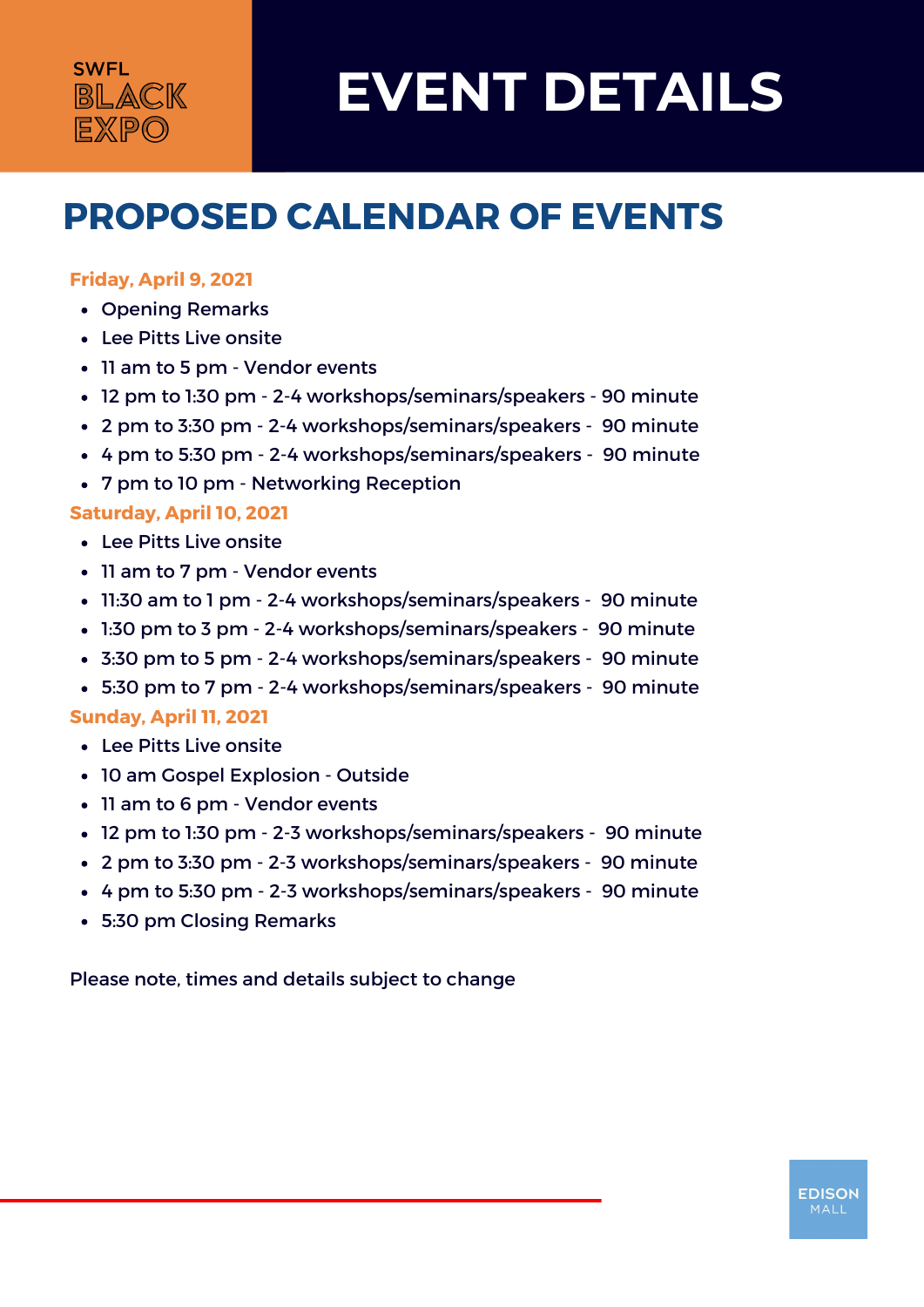

# **SPONSORSHIP**

### **LEVELS & DELIVERABLES**

### **Title Sponsor(s) \$10,000.00**

- Full page ad in program
- Name and logo listed on sponsor page of program
- Name and logo listed on event banner
- Company name included on all messaging and social media
- Press release mention
- Mentions on Lee Pitts Live
- Formal announcements throughout event and during each seminar/workshop
- Designated poster placed in eight prominent positions in the event
- Up to two tables at the event, one table at evening reception networking event
- Up to three items to be placed in SWAG bags (approximately 500)

### **Champion Sponsor(s) \$7,500.00**

- Half page ad in program
- Logo listed on sponsor page of program
- Logo placed on banner
- Thanked on social media
- Formal announcements throughout event and during each seminar/workshop
- Mentions on Lee Pitts Live
- Designated poster placed in four prominent positions in the event
- Table at the event
- Up to two items to be placed in SWAG bags (approximately 500)

### **Advocate Sponsor(s) \$5,000.00**

- Quarter page ad in program
- Logo listed on sponsor page of program
- Logo placed on banner
- Thanked on social media
- Formal announcements throughout event
- Designated poster placed in two prominent positions in the event
- Table at the event
- Item to be placed in SWAG bags (approximately 500)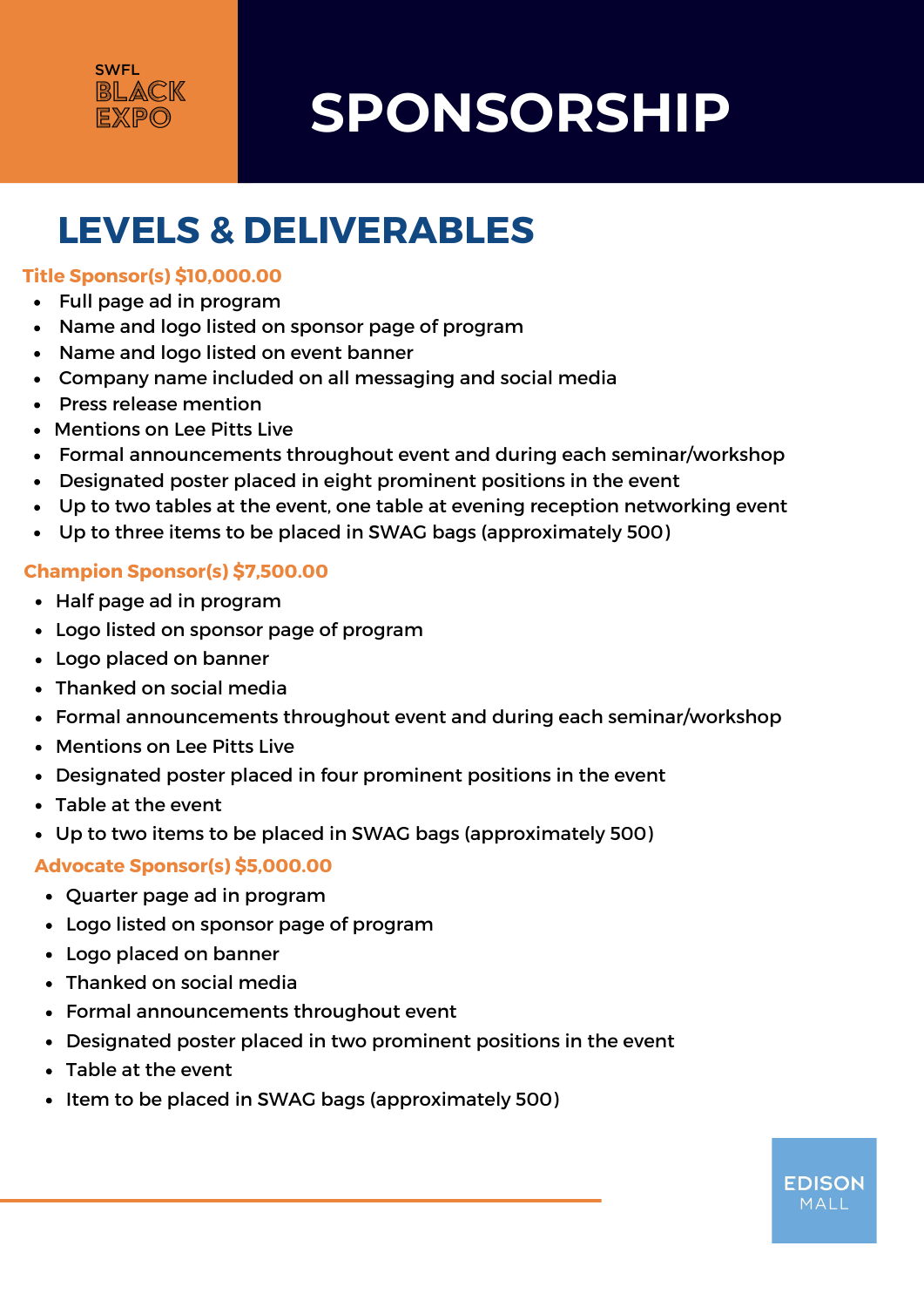# **SPONSORSHIP**

### **LEVELS & DELIVERABLES**

#### L**eader Sponsor(s) \$2,500.00**

- Name listed on sponsor page in program
- Logo placed on banner
- Thanked on social media
- Formal announcements throughout event
- Table at the event
- Item to be placed in SWAG bags (approximately 500)

### **Teacher Sponsor(s) \$1,000**

- Name listed on sponsor page in program
- Thanked on social media
- Formal announcements throughout event
- Table at the event
- Item to be placed in SWAG bags (approximately 500)

### **Reception Sponsors \$ 500.00**

- Thanked on social media
- Formal announcements throughout opening reception
- Table at the reception
- Item to be placed in reception SWAG bags (approximately 150)

### **Workshop Sponsorship \$ 250.00**

- Thanked on social media
- Formal announcements at workshop(s)
- Table at the workshop
- Item to be placed in workshop rooms (approximately 30 per workshop)

If there isn't a sponsorship level you'd like, we can customize a package for you. Please contact Angeli Chin at angeli.chin@washingtonprime.com or call her at 239-939-1933 x 2725 or Brad Lunn at brad.lunn@washingtonprime.com, or call 239-939-1933 x 2723.

All sponsorship packages must be received no later than March 31, 2021